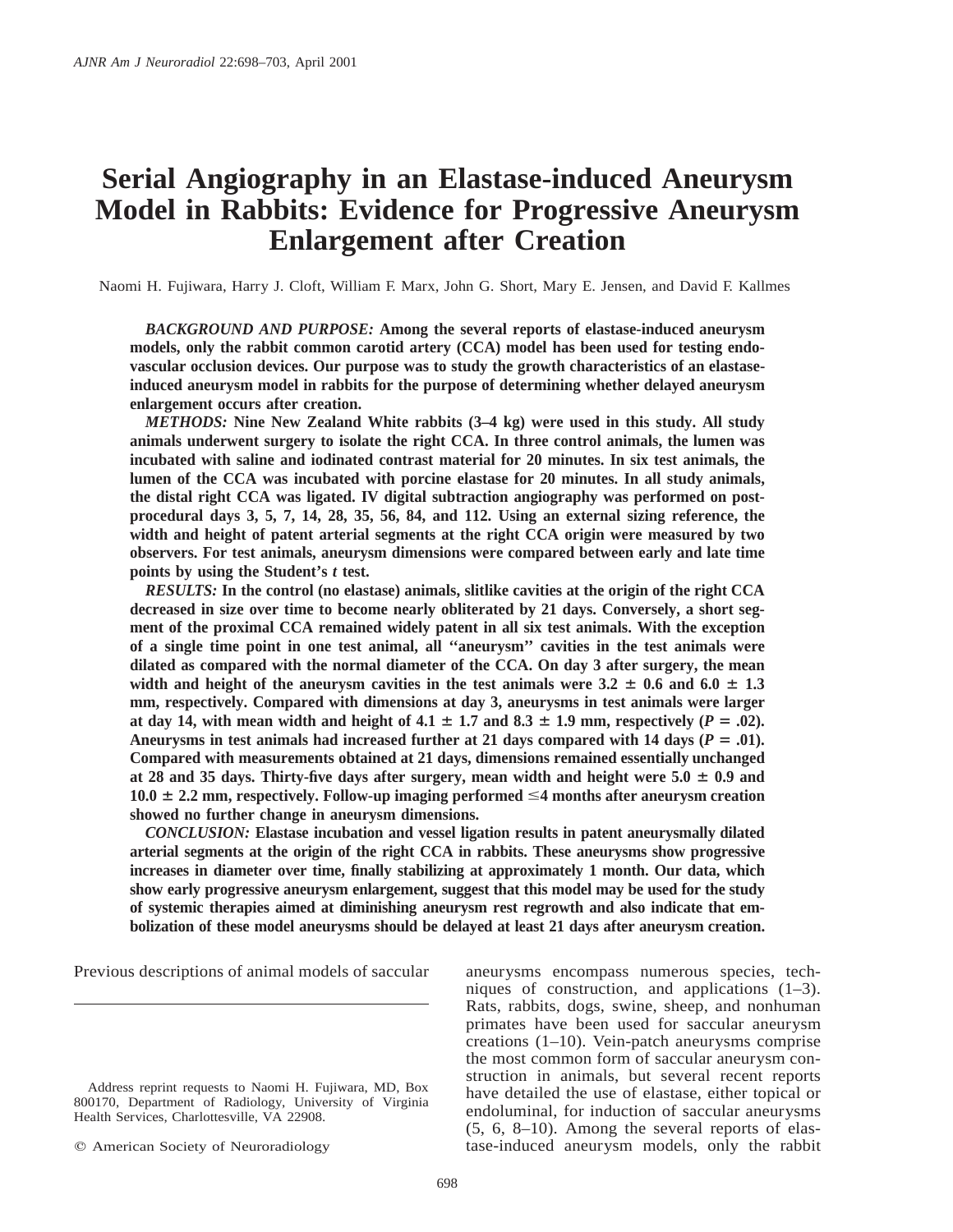common carotid artery (CCA) model has been used for testing of endovascular occlusion devices (6, 8).

For numerous reasons, the rabbit CCA elastaseinduced aneurysm represents a valuable tool for radiologists involved in preclinical evaluation of aneurysm occlusion devices. First, the aneurysms are easily constructed, requiring less than 1 hour of operative time, and the technique can be readily mastered, even by practitioners with little or no surgical training. Second, the long-term patency of the model has been established for up to 1 year. Third, the aneurysms occur either at an arterial bifurcation or along a vessel curve, similar to locations typical for berry aneurysms in humans. Last, standard catheter systems can be used when embolizing the aneurysms, rendering the model realistic for training physicians or testing devices.

Even though our previous work established the usefulness of the rabbit CCA elastase-induced aneurysm model for testing endovascular devices, we had never reported detailed observations of the early period of formation of these aneurysms. Other types of elastase-induced aneurysms, specifically the rat abdominal aortic aneurysm model, show delayed ongoing enlargement over a period of 2 weeks after elastase injury (11). Detailed study of the enlarging abdominal aneurysms has shed light on the factors leading to abdominal aneurysm formation, including but not limited to the role of endogenous proteases (12–15).

Documentation of delayed enlargement in the rabbit CCA saccular aneurysm model would have both immediate practical importance and longrange ramifications. The practical considerations include obligatory delay of embolization after creation, to allow stabilization of aneurysm size before placement of embolic devices. In addition, detailed study of the biology of the aneurysm wall during enlargement may allow elucidation of the processes contributing to saccular aneurysm formation and enlargement, especially because the proteases implicated in abdominal aortic aneurysm formation have also been implicated in cerebral aneurysm formation (16–18).

In the current study, we report a detailed evaluation of the rate and duration of aneurysm growth in the days, weeks, and months after elastase-induced aneurysm creation in New Zealand White rabbits. Our purpose was to document the presence or absence of delayed aneurysm enlargement.

### **Methods**

#### *Aneurysm Creation*

All animal experimentation was approved by the Animal Review Committee at our institution. Nine New Zealand White rabbits (3–4) kg were used in this study: six test and three control animals. Anesthesia was induced with an intramuscular injection of ketamine/xylazine (80/8 mg/kg, respectively), and maintenance anesthesia was IV administered with pentobarbital. Using a sterile technique, surgical exposure of the right carotid sheath was performed. The right CCA was isolated, and proximal and distal control of the vessel was obtained using 3–0 silk suture. A 1- to 2-mm bevelled arteriotomy was made, and a 5F vascular sheath (Cordis Endovascular Systems, Miami Lakes, FL) was passed retrograde to the mid portion of the CCA. A 3F Fogarty balloon (Baxter Healthcare Corporation, Irvine, CA) was advanced through the sheath to the level of the CCA origin and inflated with iodinated contrast material. In the three control animals, saline and contrast material were mixed in a 50:50 concentration and incubated in the lumen of the CCA, above the inflated balloon, for 20 minutes. In the six test animals, porcine elastase (Sigma, St. Louis, MO) was incubated in the lumen of the CCA, above the balloon, for 20 minutes. After deflation of the balloon, the catheter system was removed and the vessel ligated in its mid portion. The skin was closed with a running suture.

#### *Follow-up Imaging*

All study animals underwent imaging on days 1, 3, 5, 7, 14, 21, and 35 after surgery. Test animals underwent imaging at months 1, 2, 3, and 4 after aneurysm creation, but these delayed imaging sessions were not performed in the control animals because cavities had essentially disappeared by day 35 (see details below). We used IV digital subtraction angiography (DSA) for follow-up imaging. Because serial angiography was necessary and catheter angiography in the rabbit typically requires cutdown and subsequent ligation of the femoral arteries, alternative imaging was required. The animals were anesthetized as described above. A 24-g angiocatheter was placed in a right or left ear vein. During two frames per second DSA imaging, 5 mL of iodinated contrast material was infused into the ear vein. Filming was performed into the arterial phase. An external sizing device was in place during IV DSA. The width and height of the aneurysm cavities were determined in reference to the external sizing device. The width of the aneurysm cavity was determined at its point of maximum width, whereas the height was measured from the dome to the line connecting the proximal and distal aneurysm neck. Widths and heights were compared between each time point and the next earliest time point using the Student's *t* test.

#### **Results**

The results are shown in Figures 1 and 2. Representative images are presented as Figures 3 through 6.

### *Control Animals*

In the three rabbits used as control animals for which no elastase was used but all other surgical procedures were identical to those used in the test animals, dilated segments of artery failed to form. In early imaging sessions, slitlike cavities were present at the right CCA origin, and these cavities decreased in size over time (Figs 1–3). The mean diameter of the stump decreased from 1.2 mm at early time points to  $\leq 1.0$  mm at later time points. At no time after aneurysm creation did any control animal show dilation of the stump of the CCA.

## *Test Animals*

A short segment of the proximal CCA remained patent in all six test animals. Representative images are shown in Figures 4 through 6. The normal diameter of the CCA ranges from 2 to 2.5 mm. In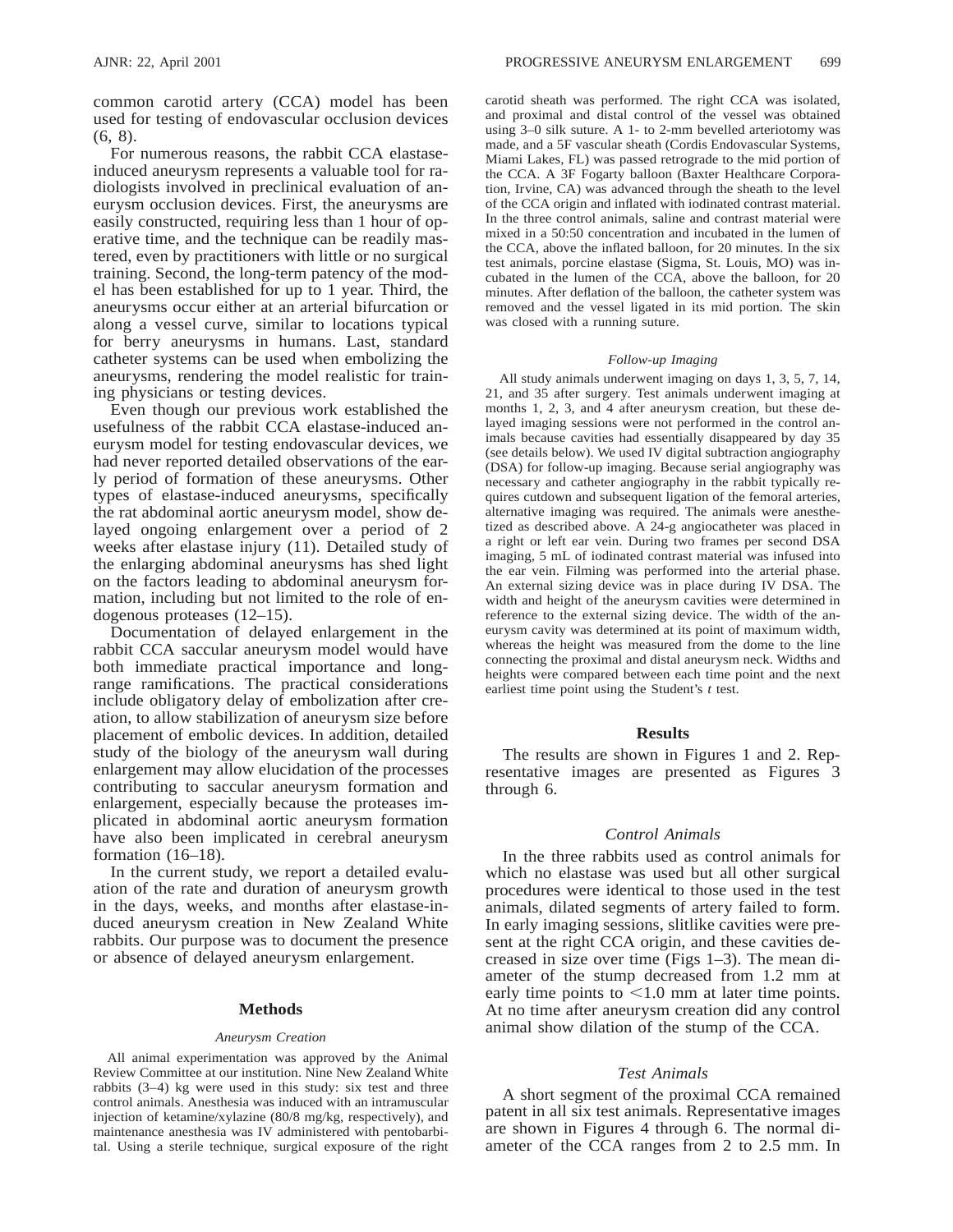

FIG 1. Mean aneurysm width versus time after aneurysm creation. Control animals (no elastase) showed progressive decrease in width over time (open circles). Test animals (elastase injured) showed progressive increase in aneurysm width over time,  $\leq$ 21 days after aneurysm creation (solid circles).

FIG 2. Mean aneurysm height versus time after creation. Control (no elastase) animals showed progressive decrease in height over time (open circles). Test animals (elastase injured) showed progressive increase in aneurysm height over time,  $\leq$ 21 days after aneurysm creation (solid circles). Upper error bars for control animals at 3 and 7 days were removed to avoid confusion.

Fig 3. Angiograms of control animal 3 (no elastase).

A, Anteroposterior view IV DSA obtained 3 days after surgery. There is a small, slitlike opening at the stump of the right CCA (straight arrow).

B, Anteroposterior view IV DSA obtained 4 weeks after surgery. There has been progressive decrease in the size of the stump of the CCA (curved arrow).



FIG 4. Angiograms of test animal 1.

A, Anteroposterior view IV DSA obtained 3 days after creation of aneurysm at origin of right CCA. Brachiocephalic arteries are opacified, including the left CCA (curved arrow), right subclavian artery (open arrow), and "aneurysm cavity" (ie, the aneurysmal dilation of right CCA origin) (straight solid arrows). The aneurysm cavity measures 3.5 mm in width, in reference to the external sizing device.

B, Anteroposterior view IV DSA obtained 21 days after creation of aneurysm. The morphology of the aneurysm cavity has changed as compared with that seen on day 3 in that the aneurysm cavity is more bulbous in shape (arrows). The aneurysm cavity measures 5.4 mm in width.

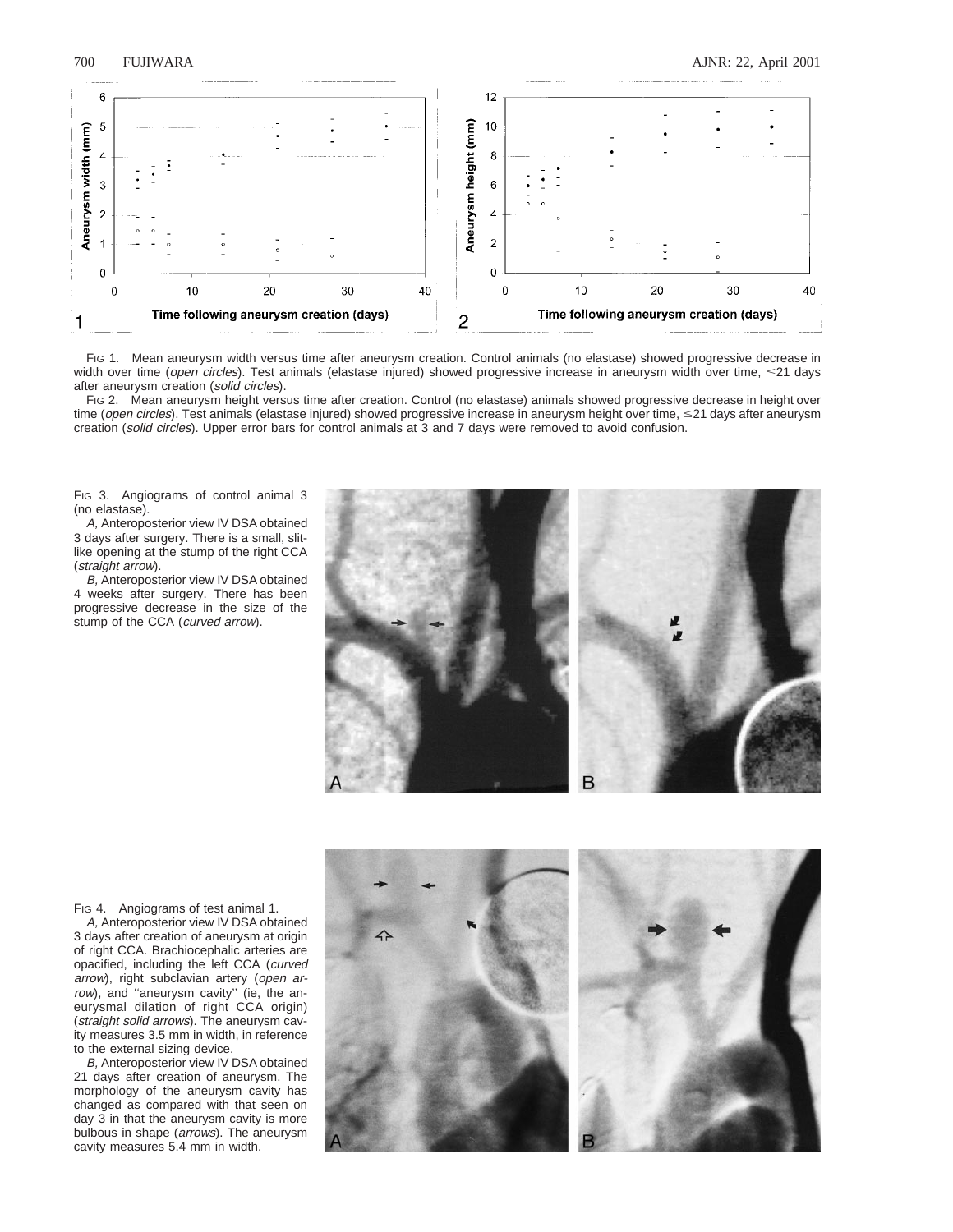

# FIG 5. Angiograms of test animal 2.

A, Anteroposterior view IV DSA obtained 3 days after creation of aneurysm at origin of right CCA. Brachiocephalic arteries are opacified, including the left CCA (curved arrow), right subclavian artery (open arrow), and aneurysm cavity (straight solid arrows). The aneurysm cavity measures 2.8 mm in width.

B, Anteroposterior view IV DSA obtained 17 weeks after creation of aneurysm. The aneurysm cavity measures 4.0 mm in width *(arrows)*.



FIG 6. Angiograms of test animal 4.

A, Anteroposterior view IV DSA obtained 3 days after creation of aneurysm at origin of right CCA. Brachiocephalic arteries are opacified, including the left CCA (curved arrow), right subclavian artery (open arrow), and aneurysm cavity (straight solid arrows). The aneurysm cavity measures 4.0 mm in width.

B, Anteroposterior view IV DSA obtained 4 months after creation of aneurysm. The aneurysm cavity has markedly enlarged in size as compared with the earlier image, with the aneurysm cavity measuring 6.0 mm in width.

our study animals, with the exception of a single test animal at the 3-day time point, all patent artery segments were aneurysmally dilated at all time points.

On day 3 after surgery, the mean width of the aneurysm cavities in test animals was  $3.2 \pm 0.6$ mm. Compared with dimensions at day 3, aneurysms cavities in these same animals were wider at day 14, with a mean width of 4.1  $\pm$  1.7 mm (*P* = .02). Aneurysm width had increased further at 21 days, as compared with measurements obtained at 14 days  $(P = .01)$ . Compared with measurements obtained at 21 days, the mean aneurysm width remained essentially unchanged at 28 days and at all subsequent follow-up term points, with a final average width of  $5.0 \pm 0.9$  mm.

On day 3 after surgery, the mean height of the aneurysm cavities in the test animals was 6.0  $\pm$ 1.3 mm. Compared with dimensions measured at day 3, aneurysm cavities in these same animals had increased in height at day 14, with a mean height of 8.3  $\pm$  1.9 mm ( $P = .02$ ). Aneurysms had increased further in height at 21 days, as compared with 14 days  $(P = .03)$ . Compared with measurements obtained at 21 days, the mean aneurysm height remained essentially unchanged at 28 days and at all subsequent follow-up term points, with a final average height of  $10.0 \pm 2.2$  mm.

# **Discussion**

The data presented herein add useful information regarding the natural history of elastase-induced, saccular aneurysms in rabbits. Our previously published work focused primarily on the technique of construction, histology, and long-term stability of the model aneurysms (6, 8). The current data offer additional detail regarding rate and duration of progressive enlargement of the aneurysms. Specifically, mild dilation of the proximal CCA was noted immediately after surgery. Subsequently, the aneurysms exhibited progressive enlargement in both width and height over a period of approximately 3 weeks after aneurysm creation. After that time period, there was no change in aneurysm size. These data indicate that when using the model to test endovascular occlusion devices, at least 21 days should elapse between aneurysm creation and embolization. If aneurysm embolization is performed before that time, the efficacy of the occlusion de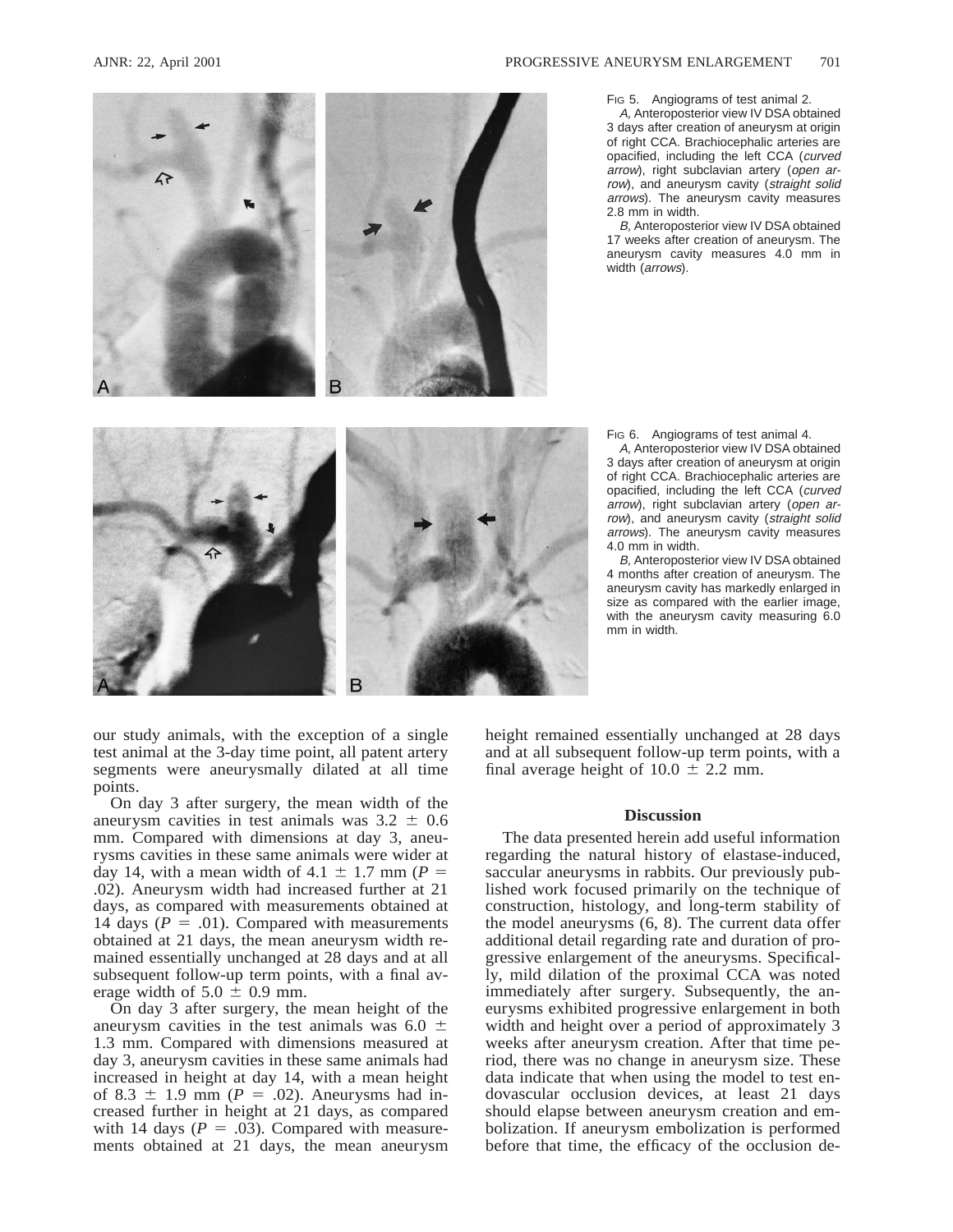vice may be affected by ongoing expansion of the aneurysm cavity.

Our previously published reports of series of aneurysms created in New Zealand White rabbits in the right and left CCA using elastase injury (6, 8) focused primarily on the mode of construction of the aneurysms, using endovascular occlusion in the initial study and surgical ligation in more recent reports. The data previously presented were insufficient to determine whether saccular aneurysms in rabbits showed progressive aneurysm enlargement because follow-up data were collected at time points that were too infrequent and too delayed to uncover this progressive enlargement. If not for the corresponding data published for the rat abdominal aortic aneurysms and the occasional observation that early IV DSA seemed to markedly underestimate the aneurysm size noted at the time of delayed embolization procedures, we might never have chosen to study the early growth characteristics of the model.

Although the practical ramifications of progressive aneurysm enlargement are obvious, we think that future, more detailed study of the expanding aneurysms may prove useful in characterizing the biology of saccular aneurysm formation. This stems from the similarities between the behavior of our saccular aneurysm model and that of the model on which it was based, the rat model of abdominal aortic aneurysms (11). In 1990, Anidjar et al (11) reported aneurysmal enlargement of rat abdominal aortae after luminal perfusion with porcine elastase, with lack of enlargement in control saline-perfused vessels. As in our model of elastase-induced saccular aneurysms in rabbits, the rat abdominal aortic aneurysms showed early mild dilation and then progressive enlargement over a period of 14 days. Subsequent studies have confirmed that the delayed enlargement of the rat abdominal aneurysms is caused by production of endogenous proteases, specifically matrix metalloproteases 2 and 9 (12, 13, 15).

The correlation of increased metalloprotease activity with abdominal aneurysm formation in the rat model has met with considerable interest in the vascular surgery community, because these same endogenous proteins are elevated in patients with abdominal aortic aneurysms (14). Furthermore, numerous compounds, including doxycycline and indomethacin, have been shown to inhibit metalloprotease activity in vivo, and administration of these drugs has been shown to inhibit aneurysm growth in the rat model (2, 13–15, 19). Metalloproteases have been associated with numerous intracranial lesions, including aneurysms. Tissue samples from intracranial aneurysms have been shown to express elevated levels of metalloproteases, especially after aneurysm rupture (6, 18).

Although the progressive increase in the width of the saccular aneurysms is easily explained by ongoing damage by endogenous proteins, the increase in aneurysm height is more difficult to explain. During surgery for creation of aneurysms, the carotid artery is ligated approximately 4 cm cephalad to the vessel origin. Very rapidly after surgery, the carotid artery undergoes retrograde thrombosis, leaving an aneurysm stump approximately 6 mm in height. Within 2 weeks, the intraluminal thrombus organizes to leave an atretic fibrotic lumen above an endothelial-lined aneurysm dome (6, 8). It is unlikely that the dome of the aneurysm, capped with fibrotic tissue, can expand. Rather, the increase in aneurysm height probably reflects ongoing elongation of the lateral walls of the aneurysm cavity.

Although we remain convinced that the data presented herein indicate compelling evidence for progressive aneurysm enlargement in our model, this study did suffer several limitations. First, IV DSA rather than conventional DSA was used to follow the aneurysm sizes. Conventional DSA would have been impossible because of the need to ligate the femoral artery in the rabbit after catheter placement, and multiple time points were needed in all study animals. IV DSA can be performed repeatedly without loss of catheter access sites. We think that measurements from IV DSA are comparable with conventional DSA, but the signal-to-noise ratio is lowered with the former technique as compared with the latter.

Intraaneurysmal pressure differences throughout the cardiac cycle theoretically could affect aneurysm diameter and height. In the current study, we did not correlate size with pressure. However, during hundreds of embolization sessions using this model, we have not seen demonstrable differences in aneurysm size relative to the cardiac cycle, as evidenced by changes in diameter during intraarterial injections. Furthermore, because cardiac cycle variations would be random regarding our filming, they would only serve to mask any progressive enlargement. Because we noted significant enlargement even with this potential limitation, we are unconcerned about cardiac cycle variability in our model.

It remains possible that differences in projection from one imaging session to another may account for some differences in aneurysm size. This error, however, would be random and thus would only serve to mask differences in aneurysm size over time. Because we showed compelling evidence for enlargement even with this possible error, projection differences are considered relatively unimportant in this study. Furthermore, changes in right anterior oblique and/or left anterior oblique as well as craniocaudal angulation would have essentially no effect on the measured width of the aneurysm cavities.

Another limitation of this study is the lack of histologic correlation. Because this was a longitudinal study and multiple time points were necessary for each study animal, histology was not obtained. Our group has extensive data regarding the